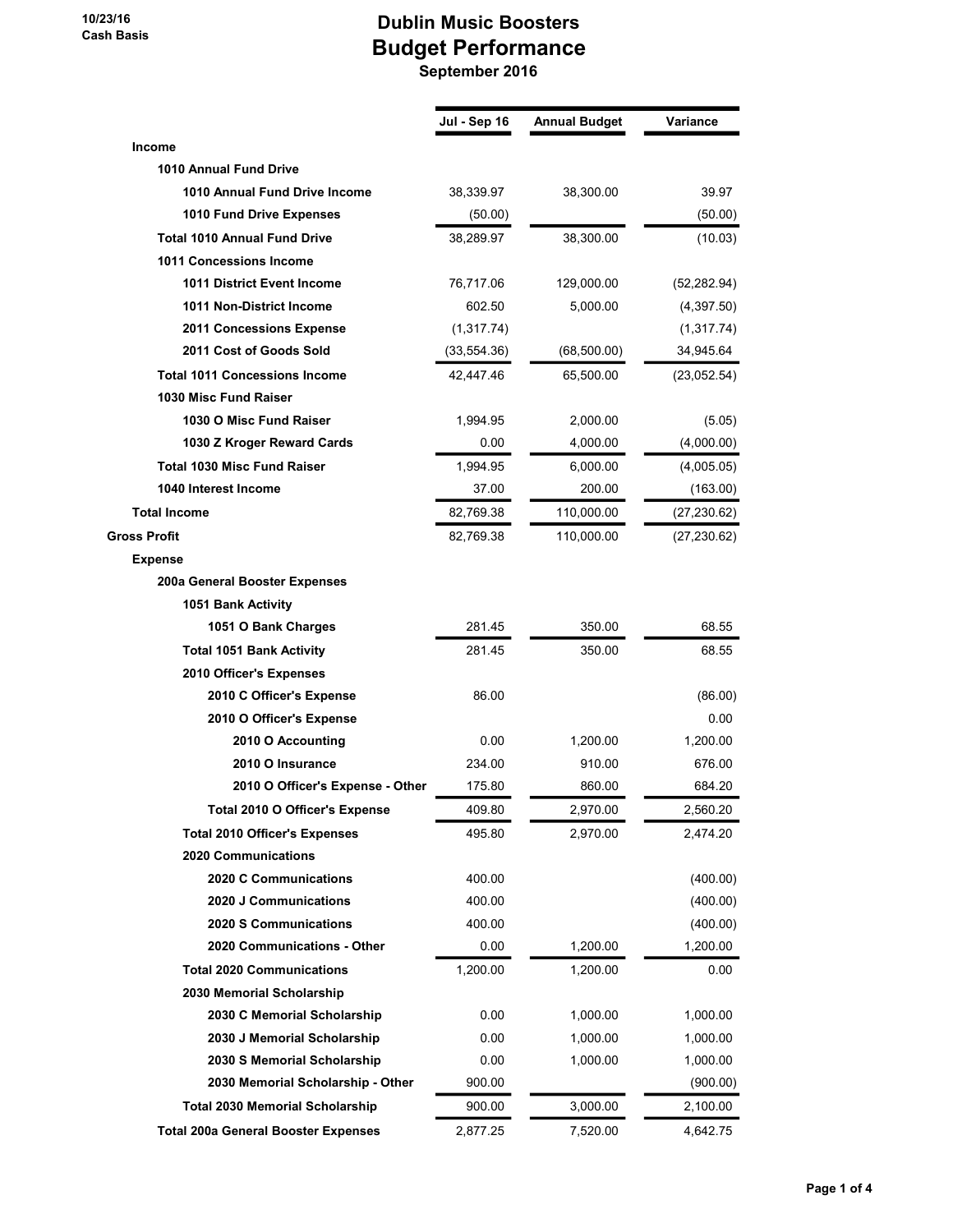## Dublin Music Boosters Budget Performance September 2016

|                                              | Jul - Sep 16 | <b>Annual Budget</b> | Variance  |
|----------------------------------------------|--------------|----------------------|-----------|
| 200b Choir, Orchestra & MS                   |              |                      |           |
| 2041 Awards - Vocal HS                       |              |                      |           |
| 2041 C Awards Vocal HS                       | 0.00         | 500.00               | 500.00    |
| 2041 J Awards Vocal HS                       | 0.00         | 630.00               | 630.00    |
| 2041 S Awards Vocal HS                       | 0.00         | 700.00               | 700.00    |
| Total 2041 Awards - Vocal HS                 | 0.00         | 1,830.00             | 1,830.00  |
| 2050 Elementary Music                        | 0.00         | 1,200.00             | 1,200.00  |
| 2060 Middle School Awards                    | 0.00         | 720.00               | 720.00    |
| 2065 Middle School Honors Fest               | 0.00         | 1,350.00             | 1,350.00  |
| 2070 Middle School Music                     | 333.83       | 6,000.00             | 5,666.17  |
| 2090 Clinics Choral                          |              |                      |           |
| 2090 C Clinics Choral                        | 0.00         | 500.00               | 500.00    |
| 2090 J Clinics Choral                        | 0.00         | 600.00               | 600.00    |
| 2090 S Clinics Choral                        | 0.00         | 361.00               | 361.00    |
| <b>Total 2090 Clinics Choral</b>             | 0.00         | 1,461.00             | 1,461.00  |
| 2094 Clinics Orchestra                       |              |                      |           |
| 2094 C Clinics Orchestra                     | 0.00         | 400.00               | 400.00    |
| 2094 J Clinics Orchestra                     | 0.00         | 360.00               | 360.00    |
| 2094 S Clinics Orchestra                     | 0.00         | 289.00               | 289.00    |
| <b>Total 2094 Clinics Orchestra</b>          | 0.00         | 1,049.00             | 1,049.00  |
| <b>2100 Choral Accessories</b>               |              |                      |           |
| 2100 C Choral Accessories                    | 0.00         | 500.00               | 500.00    |
| 2100 J Choral Accessories                    | 0.00         | 720.00               | 720.00    |
| 2100 S Choral Accessories                    | 0.00         | 577.00               | 577.00    |
| <b>Total 2100 Choral Accessories</b>         | 0.00         | 1,797.00             | 1,797.00  |
| 2101 Orchestra Accessories                   |              |                      |           |
| 2101 C Orchestra Accessories                 | 209.00       | 900.00               | 691.00    |
| 2101 J Orchestra Accessories                 | 0.00         | 720.00               | 720.00    |
| 2101 S Orchestra Accessories                 | 175.00       | 577.00               | 402.00    |
| Total 2101 Orchestra Accessories             | 384.00       | 2.197.00             | 1,813.00  |
| Total 200b Choir, Orchestra & MS             | 717.83       | 17,604.00            | 16,886.17 |
| 200c HS Band Fixed Exp                       |              |                      |           |
| 2031 Field Cmder Scholarships                |              |                      |           |
| 2031 C Scholarships                          | 900.00       | 1,350.00             | 450.00    |
| 2031 J Scholarships                          | 0.00         | 800.00               | 800.00    |
| 2031 S Scholarships                          | 0.00         | 400.00               | 400.00    |
| <b>Total 2031 Field Cmder Scholarships</b>   | 900.00       | 2,550.00             | 1,650.00  |
| 2110 Transportation Maintenance              |              |                      |           |
| 2110 C Transportation Maint                  | 8.45         | 200.00               | 191.55    |
| 2110 J Transportation Maint                  | 187.19       | 200.00               | 12.81     |
| 2110 S Transportation Maint                  | 0.00         | 160.00               | 160.00    |
| <b>Total 2110 Transportation Maintenance</b> | 195.64       | 560.00               | 364.36    |
| 2120 MarchingBand Show Design                |              |                      |           |
| 2120 C Marching BandShow Design              | 0.00         | 11,250.00            | 11,250.00 |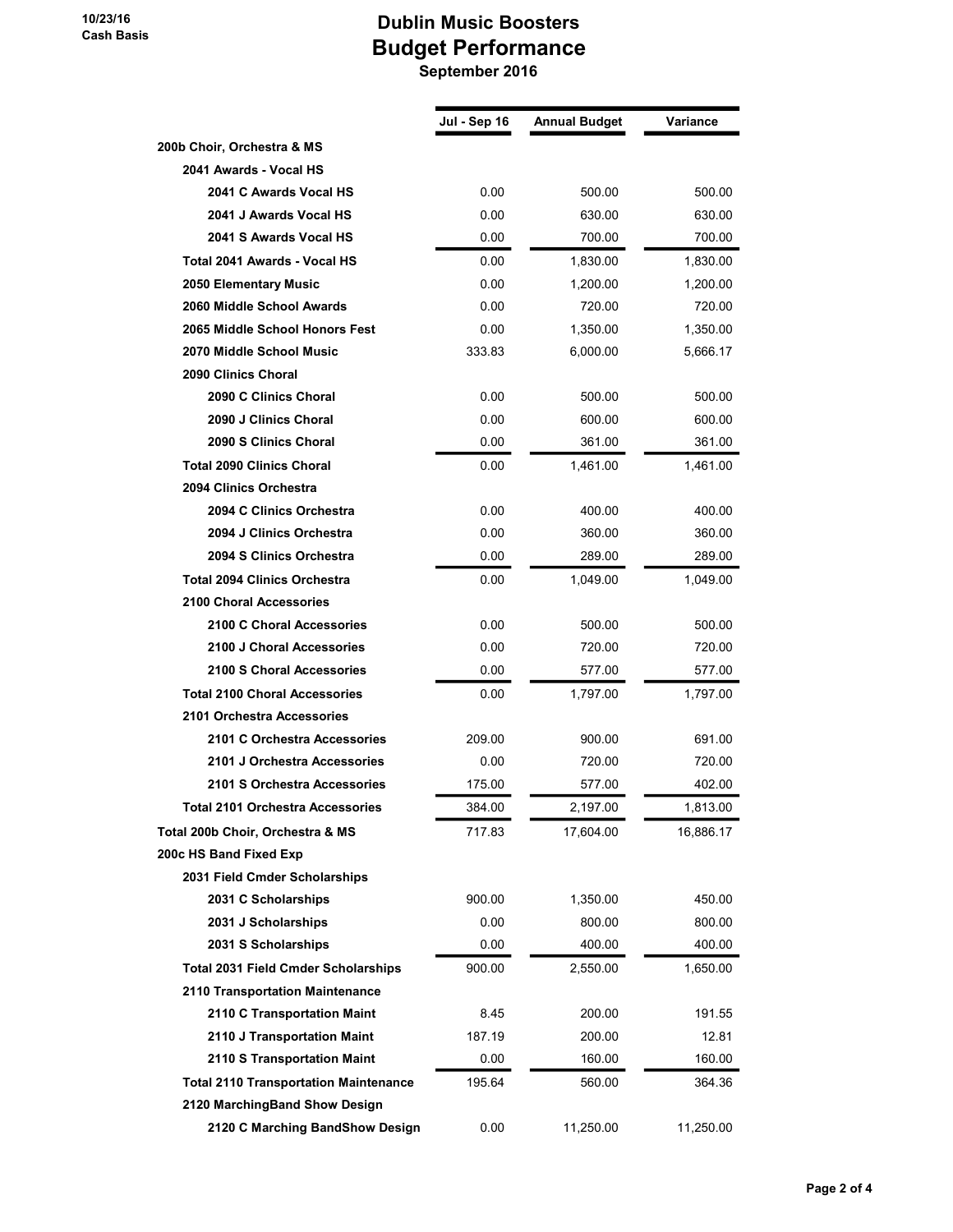## Dublin Music Boosters Budget Performance

September 2016

|                                            | Jul - Sep 16 | <b>Annual Budget</b> | Variance   |
|--------------------------------------------|--------------|----------------------|------------|
| 2120 J Marching BandShow Design            | 10,848.63    | 11,019.00            | 170.37     |
| 2120 S Marching BandShow Design            | 0.00         | 7,000.00             | 7,000.00   |
| <b>Total 2120 MarchingBand Show Design</b> | 10,848.63    | 29,269.00            | 18,420.37  |
| Total 200c HS Band Fixed Exp               | 11,944.27    | 32,379.00            | 20,434.73  |
| 200d Band Variable Expenses                |              |                      |            |
| 2040 Awards - Instrumental HS              |              |                      |            |
| 2040 C Awards Instrumental HS              | 0.00         | 600.00               | 600.00     |
| 2040 J Awards Instrumental HS              | 0.00         | 1,800.00             | 1,800.00   |
| 2040 S Awards Instrumental HS              | 69.40        | 1,000.00             | 930.60     |
| Total 2040 Awards - Instrumental HS        | 69.40        | 3,400.00             | 3,330.60   |
| 2080 Repair / Replacement                  |              |                      |            |
| 2080 C Repair/Replacement                  | 969.65       | 3,500.00             | 2,530.35   |
| 2080 J Repair/Replacement                  | 511.50       | 2,500.00             | 1,988.50   |
| 2080 S Repair/Replacement                  | 444.00       | 2,000.00             | 1,556.00   |
| Total 2080 Repair / Replacement            | 1,925.15     | 8,000.00             | 6,074.85   |
| 2081 Percussion                            |              |                      |            |
| 2081 C Percussion                          | 0.00         | 3,000.00             | 3,000.00   |
| 2081 J Percussion                          | 50.64        | 3,000.00             | 2,949.36   |
| 2081 S Percussion                          | 5,110.55     | 1,500.00             | (3,610.55) |
| <b>Total 2081 Percussion</b>               | 5,161.19     | 7,500.00             | 2,338.81   |
| 2091 Clinics Marching Band                 |              |                      |            |
| 2091 C Clinics Marching Band               | 0.00         | 2,748.00             | 2,748.00   |
| 2091 S Clinics Marching Band               | 0.00         | 1,000.00             | 1,000.00   |
| <b>Total 2091 Clinics Marching Band</b>    | $0.00\,$     | 3,748.00             | 3,748.00   |
| 2092 Clinics Flag Corps                    |              |                      |            |
| 2092 C Clinics Flag Corps                  | 0.00         | 1,500.00             | 1,500.00   |
| 2092 S Clinics Flag Corps                  | 0.00         | 1,500.00             | 1,500.00   |
| <b>Total 2092 Clinics Flag Corps</b>       | 0.00         | 3,000.00             | 3,000.00   |
| 2093 Clinics Concert Band                  |              |                      |            |
| 2093 C Clnics Concert Band                 | 0.00         | 500.00               | 500.00     |
| 2093 J Cinics Concert Band                 | 0.00         | 600.00               | 600.00     |
| <b>Total 2093 Clinics Concert Band</b>     | 0.00         | 1,100.00             | 1,100.00   |
| 2095 Clinics Jazz                          |              |                      |            |
| 2095 C Clinics Jazz                        | 0.00         | 400.00               | 400.00     |
| 2095 J Clinics Jazz                        | 0.00         | 200.00               | 200.00     |
| <b>Total 2095 Clinics Jazz</b>             | 0.00         | 600.00               | 600.00     |
| <b>2102 Color Guard Accessories</b>        |              |                      |            |
| 2102 C Color Guard Accessories             | 5,514.31     | 3,500.00             | (2,014.31) |
| 2102 J Color Guard Accessories             | 4,619.94     | 5,500.00             | 880.06     |
| 2102 S Color Guard Accessories             | 2,163.05     | 2,500.00             | 336.95     |
| <b>Total 2102 Color Guard Accessories</b>  | 12,297.30    | 11,500.00            | (797.30)   |
| 2103 Marching Band Accessories             |              |                      |            |
| 2103 C Marching Accessories                | 1,492.00     | 3,000.00             | 1,508.00   |
| 2103 J Marching Accessories                | 4,454.58     | 4,000.00             | (454.58)   |